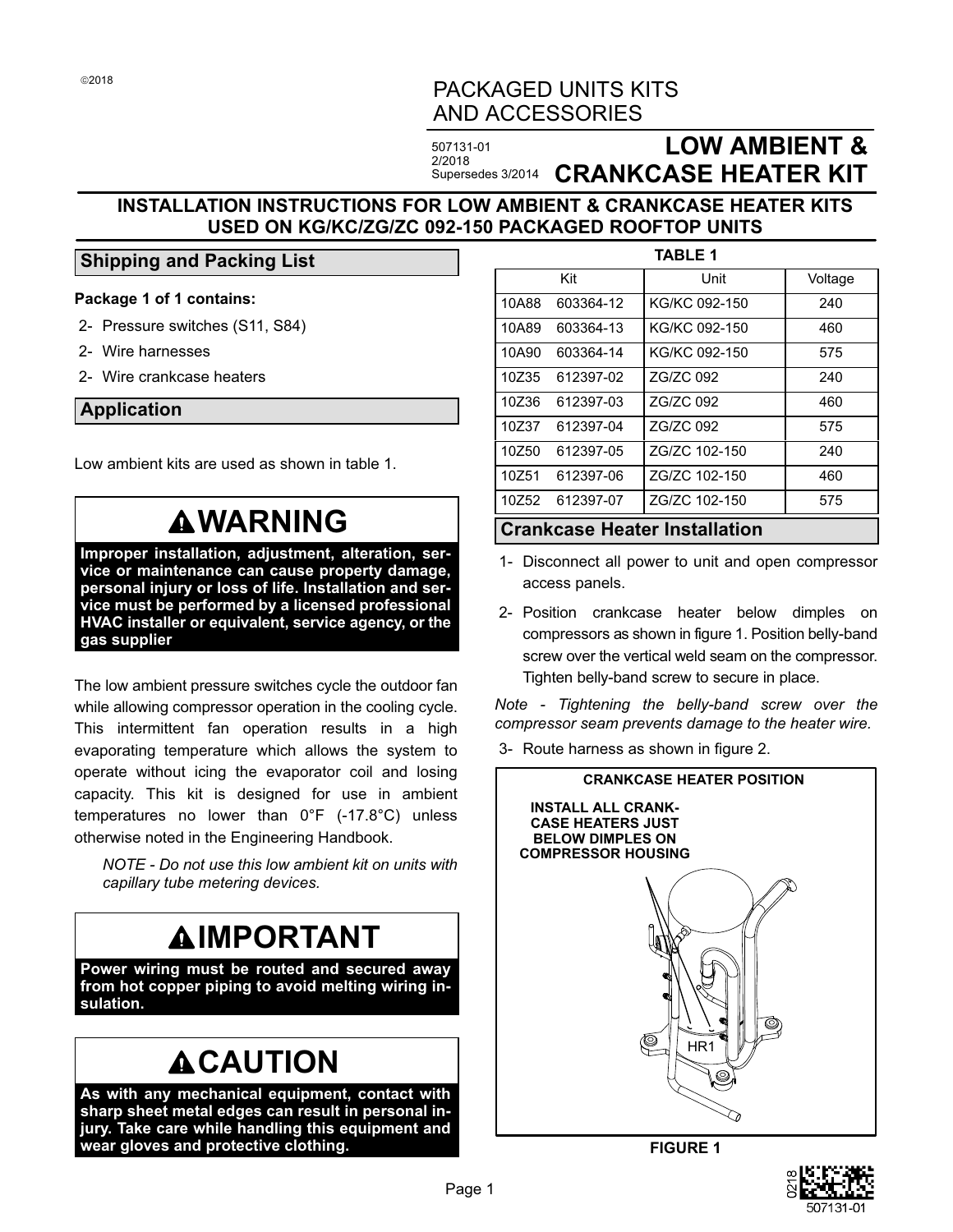<span id="page-1-0"></span>

**FIGURE 4**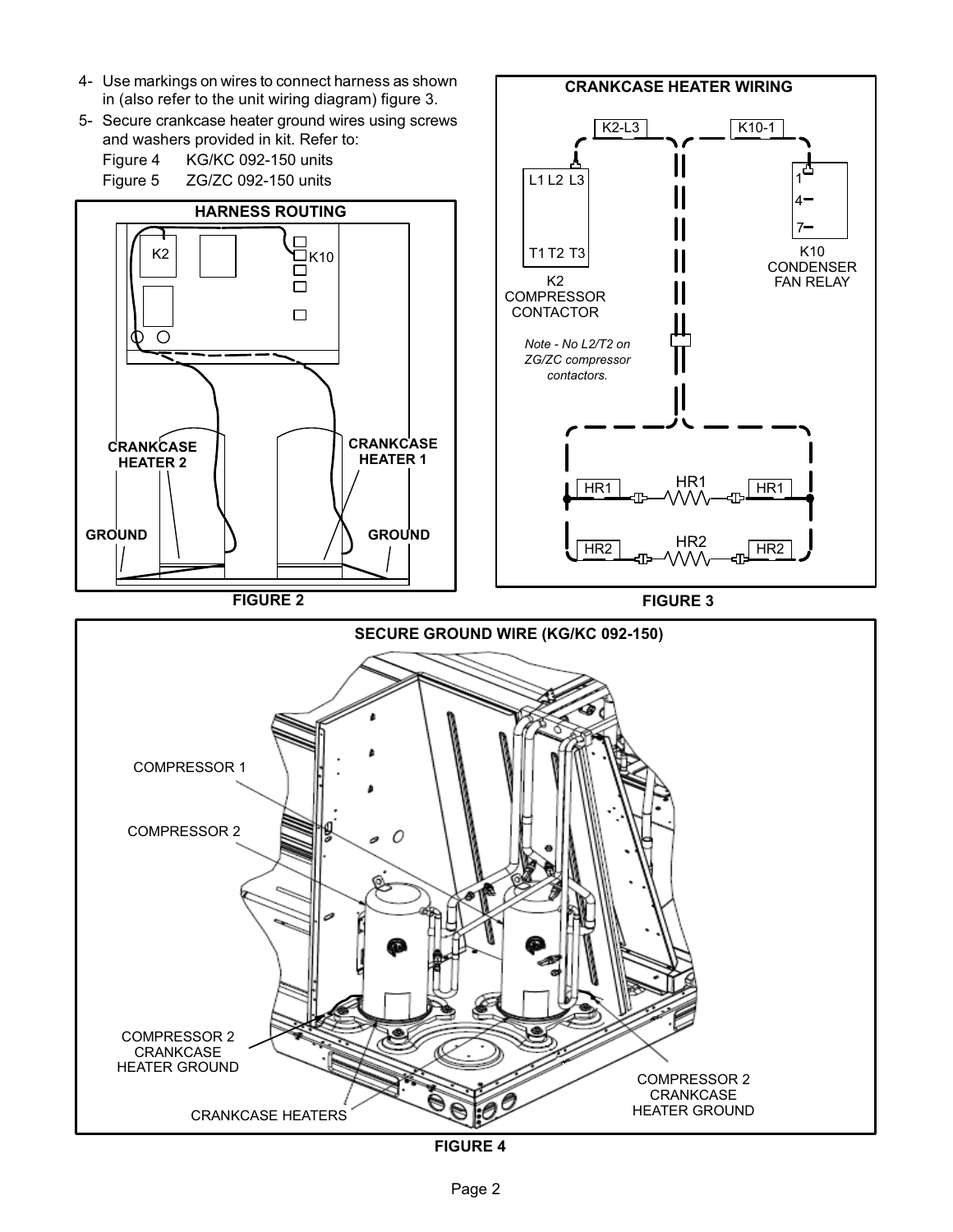<span id="page-2-0"></span>

**FIGURE 5**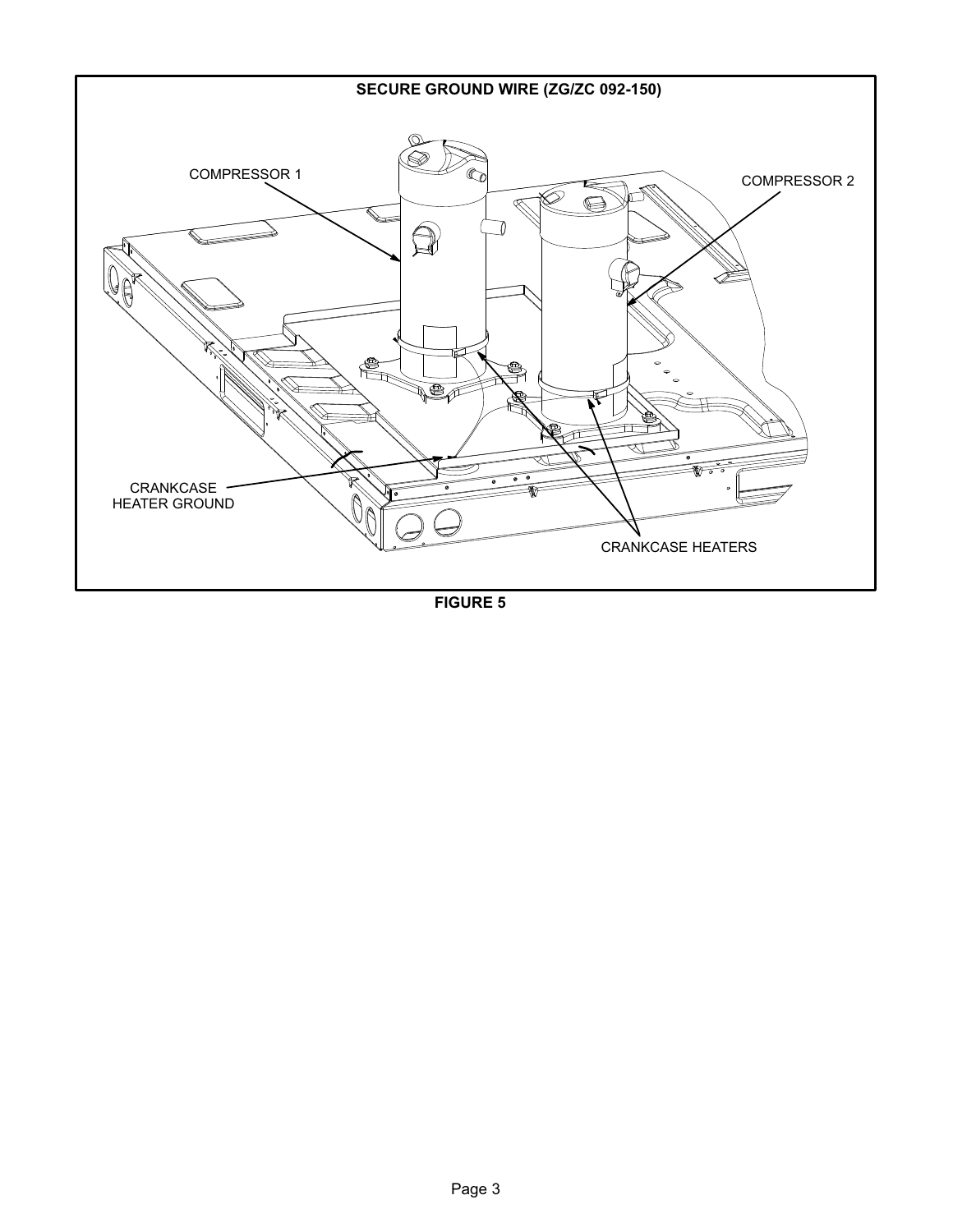## **Pressure Switch Installation**

- 1- Disconnect power to unit.
- 2- Refer to table 2 for figure number showing switch location. Open appropriate unit panel.
- 3- Install pressure switches on liquid line pressure taps.
- 4- Check system for leaks.

### **Pressure Switch Wiring**

1- Disconnect wires marked S11 as shown in figure [7](#page-4-0) for

ZG/ZC units and figure [9](#page-5-0) for KG/KC units.

- 2- Connect harness wires as shown in figure [8](#page-5-0).
- 3- Bundle wiring and secure away from unit components.
- 4- Close all unit panels and restore power to unit.

**TABLE 2**

| Unit          | <b>Switch</b><br>Location |
|---------------|---------------------------|
| KG/KC 092-150 | Figure 6                  |
| ZG/ZC 092-150 | Figure 7                  |



**FIGURE 6**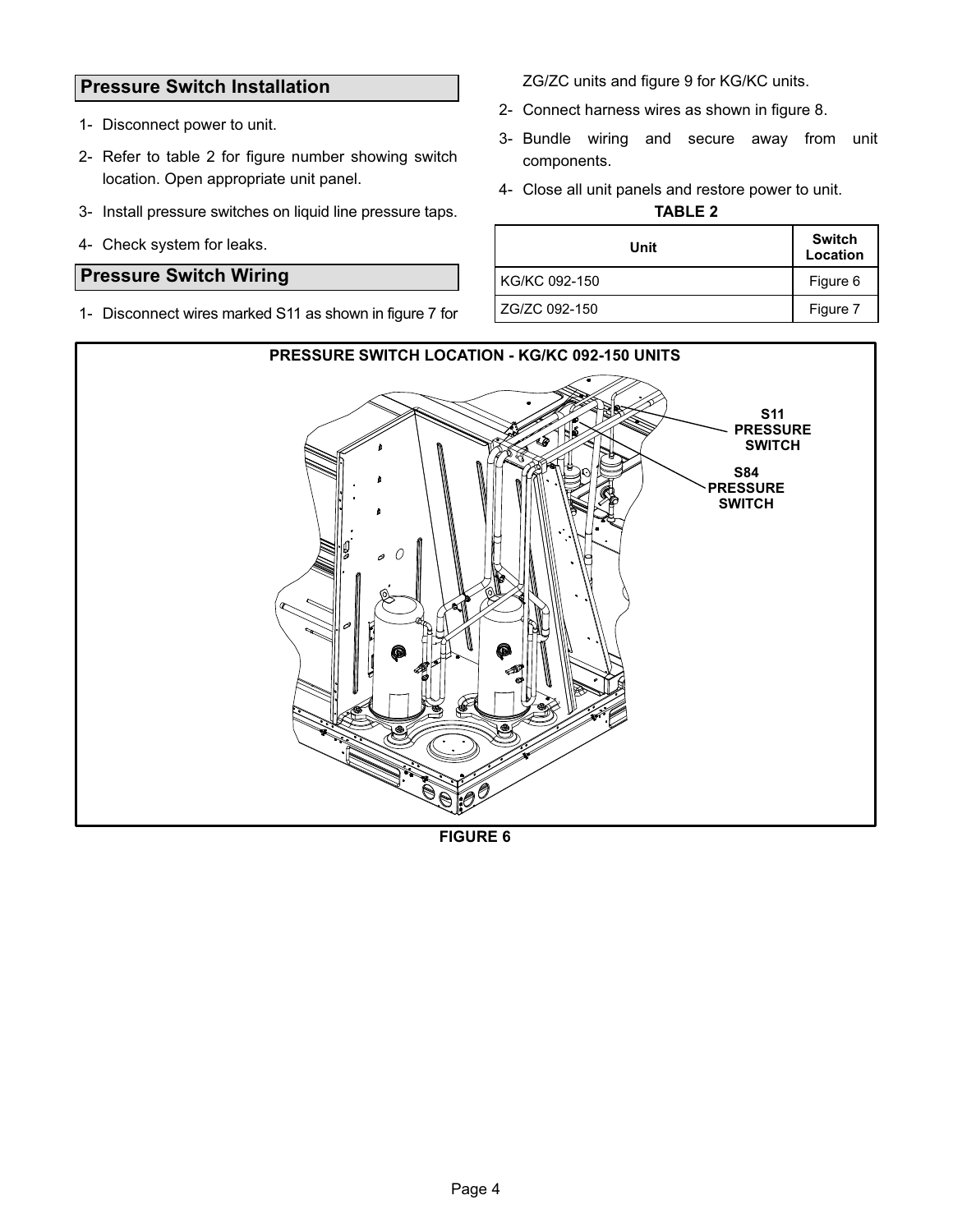<span id="page-4-0"></span>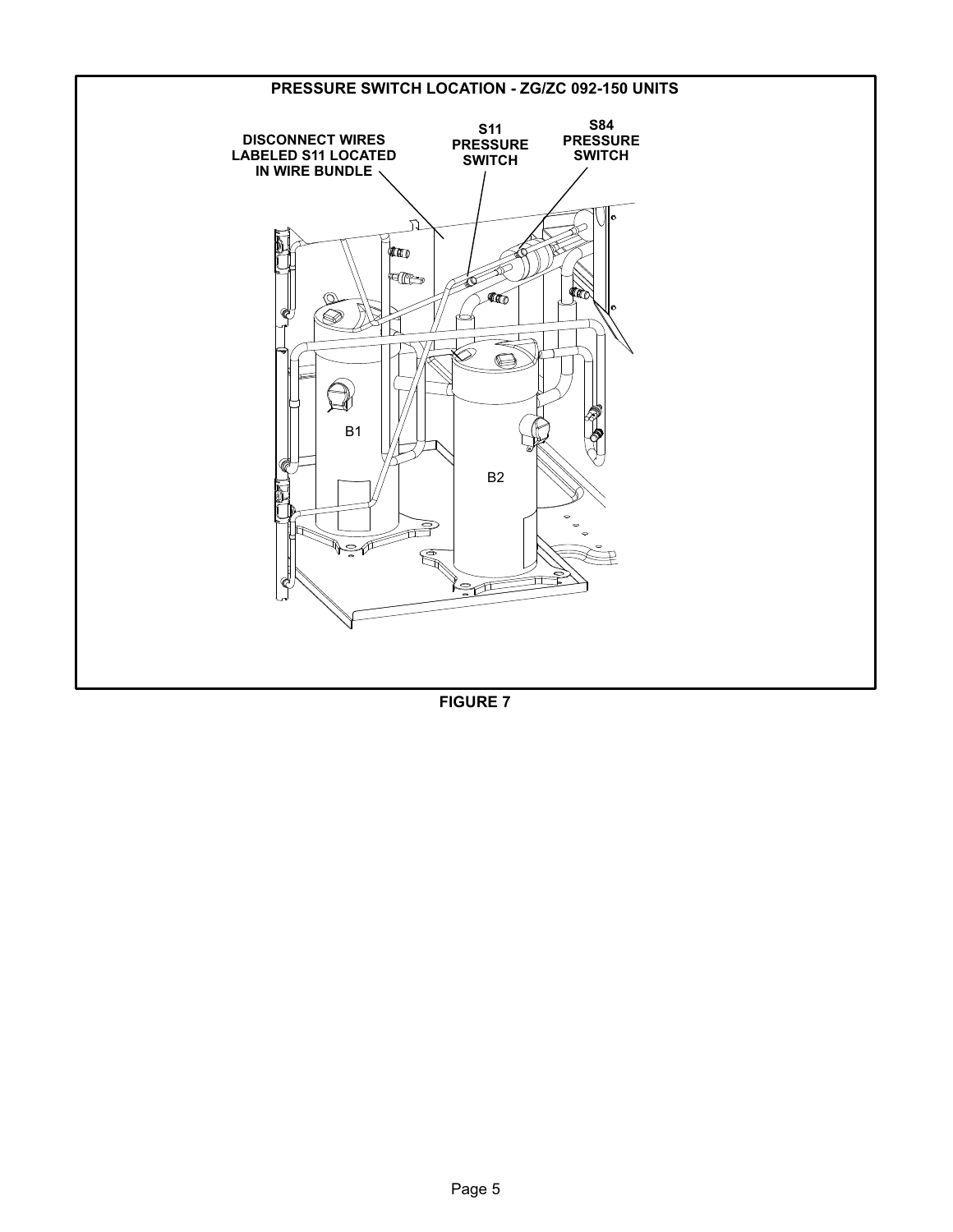<span id="page-5-0"></span>

**FIGURE 8**



**FIGURE 9**